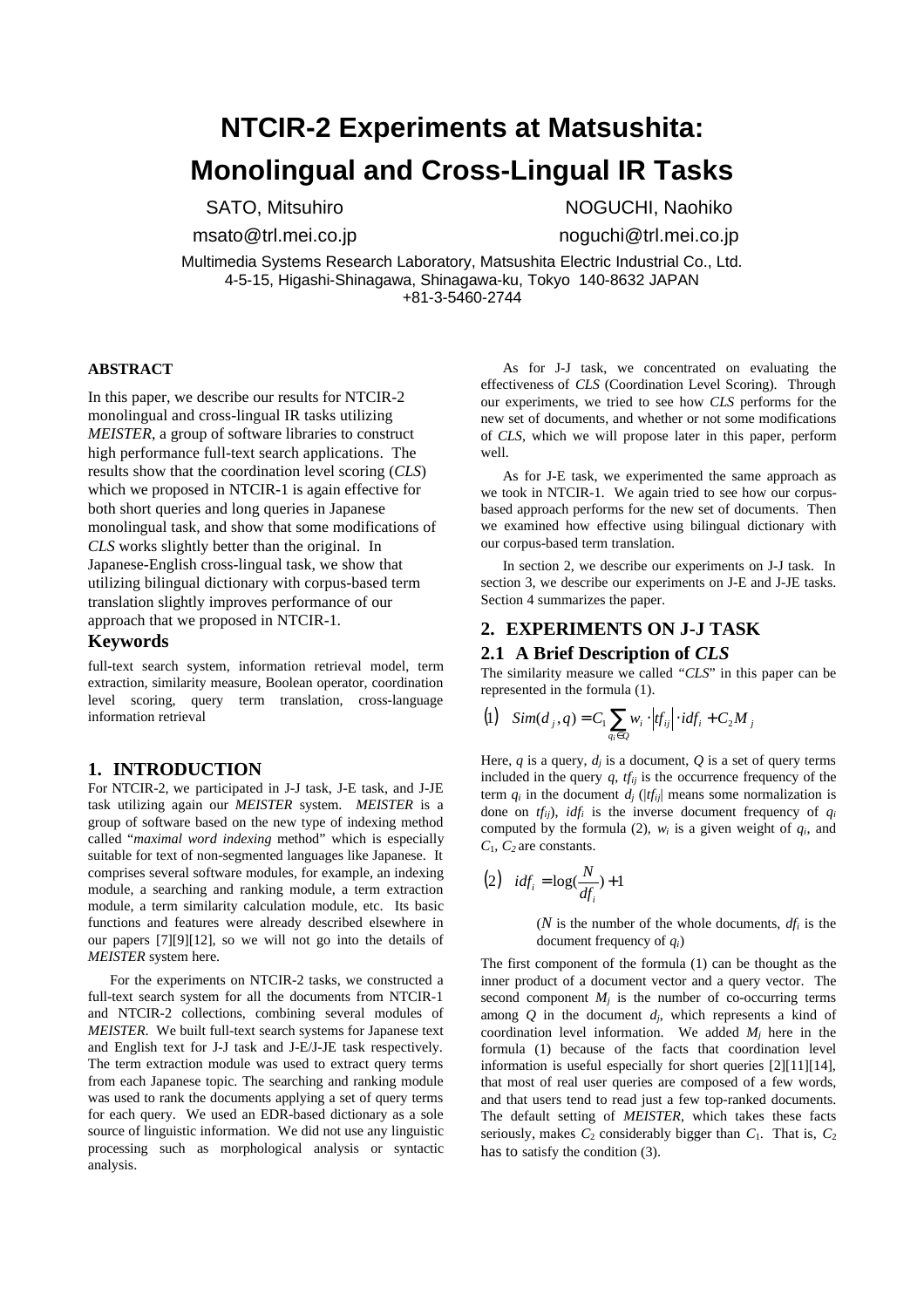$$
\text{(3)} \quad C_2 \geq \max_{d_j \in D} \{ C_1 \sum_{q_i \in Q} w_i \cdot \left| t f_{ij} \right| \cdot idf_i \}
$$

Here, *D* is the set of the whole documents. The condition (3) means that the result set of documents are ranked by coordination level information first, producing several layers of score, then the documents in each layer are ranked by a kind of *tfidf* measure. We will call this default setting "Coordination Level Scoring", *CLS* for short, and call the setting where  $C_2 = 0$  "*naïve tfidf*" for the ease of following discussion.

## **2.2 Modifying** *CLS*

It has been said that the coordination level information is useful for short queries, but is not so useful for long queries [6][14] in general. Our results of NTCIR-1 experiments implied that *CLS* was in fact effective not only for short queries but also for long queries. So our first objective of NTCIR-2 experiments is to see how *CLS* performs for the new document set.

Our second objective is to see how some modifications of *CLS* works for the NTCIR-2 documents. We proposed in the previous report [13] several directions to modify *CLS*. They are:

- a) To introduce some weights on coordination level information.
- b) To introduce some normalization factor into coordination level information based on the query length.
- c) To restrict the domain in which coordination level information is computed.

Our motivation for heavy use of coordination level information in *CLS* is that coordination level information is fairly intuitive and transparent to users when they look at the ranking of the retrieved documents. In practical text retrieval situation where efficient interactions between users and systems are very important, this transparency might be a great help. If we take the approach a) and b), we will go into the world of parameter tuning, therefore the transparency of *CLS* will be blurred. If we take the approach c), the combinatorial nature of *CLS* still remains so that users can understand the resulted ranking more easily. So we take the approach c) for NTCIR-2 experiments.

Considering the reason why *CLS* is said not to be effective for long queries, the possible ways of restricting the domain of *CLS* would be:

- c-1) To select only meaningful (pairs of) terms from all the query terms to compute *CLS*.
- c-2) To select only important (or useful) parts of the documents to compute *CLS*.

As the number of query terms increases, there would be many possible combinations of unrelated query terms. *CLS* blindly takes those combinations too seriously. The approach c-1) is the way to avoid this situation. But it is hard to select only meaningful (pairs of) terms for *CLS* automatically, so we simply used the fields of each topic to select query terms applying to *CLS*. For example, we only used terms from Title and Concept to compute the second component of the formula (1),  $C_2M_i$ , although we used all the terms to compute the first component of the formula (1).

As the length of a document gets longer, there would be many co-occurrences of query terms. Because *CLS* takes every co-occurrence of query terms in a document as equally important, it is possible that term co-occurrences in relatively unimportant portion of a document blur the effects of *CLS*. The approach c-2) is the way to avoid this situation. Again, it is hard to decide automatically which part is important and which part is not, so we simply used the fields of each document, e.g., Title, Keyword and Abstract fields to decide such portions in which CLS is computed

## **2.3 Query Construction**

We first extracted query terms from Title, Description and Narrative field using *MEISTER*'s term extraction facility. *MEISTER* can extract non-dictionary terms using character type information, so both dictionary terms and non-dictionary terms were extracted. In the term extraction process, all the dictionary terms were weighted. We used these weights as query term weights. As for terms extracted from Narrative field, we took top 20 terms by their weights, but nondictionary terms first. As for terms in the Concept field, we simply used these terms as query terms.

Finally, all the weighted query terms are *OR*-ed to construct weighted structured query, which would be an input to the searching and ranking processes of *MEISTER*. We did not use any other Boolean operator, *AND* or *NOT*, because these operators are too restrictive in fixing the result set to use appropriately in a fully automatic query construction process. This time, we did not use other *MEISTER*'s special operators like *ADD* and *Synonym* operator in query construction process.

# **2.4 Results and Analysis**

#### *2.4.1 The effectiveness of CLS*

We first conducted an experiment to see how *CLS* performs for the new document set. **Table 2-1** and **Table 2-2** show the results. Here, the meanings of the symbols indicated at the top row of the table are as follow.

- **D** : Query terms are taken only from **D**escription field.
- **DC** : Query terms are taken from **Description** and **C**oncept field.
- **DTCN**: Query terms are taken from **D**escription, **T**itle, **C**oncept and **N**arrative field. The maximum number of the terms taken from Narrative field is 20.
- **CLS** : Documents are ranked by *CLS*. (As for the runs which are not indicated by **CLS**, documents are ranked by *naïve tfidf*.)

| Table 2-1  |        |        |        |               |
|------------|--------|--------|--------|---------------|
|            | D      | D-CLS  | DC     | <b>DC-CLS</b> |
| Ave. Prec. | 0.1252 | 0.2771 | 0.1647 | 0.3270        |
| R-Prec     | 0.1729 | 0.2538 | 0.2039 | 0.3437        |
| Recall     | 0.4480 | 0.4747 | 0.5486 | 0.6072        |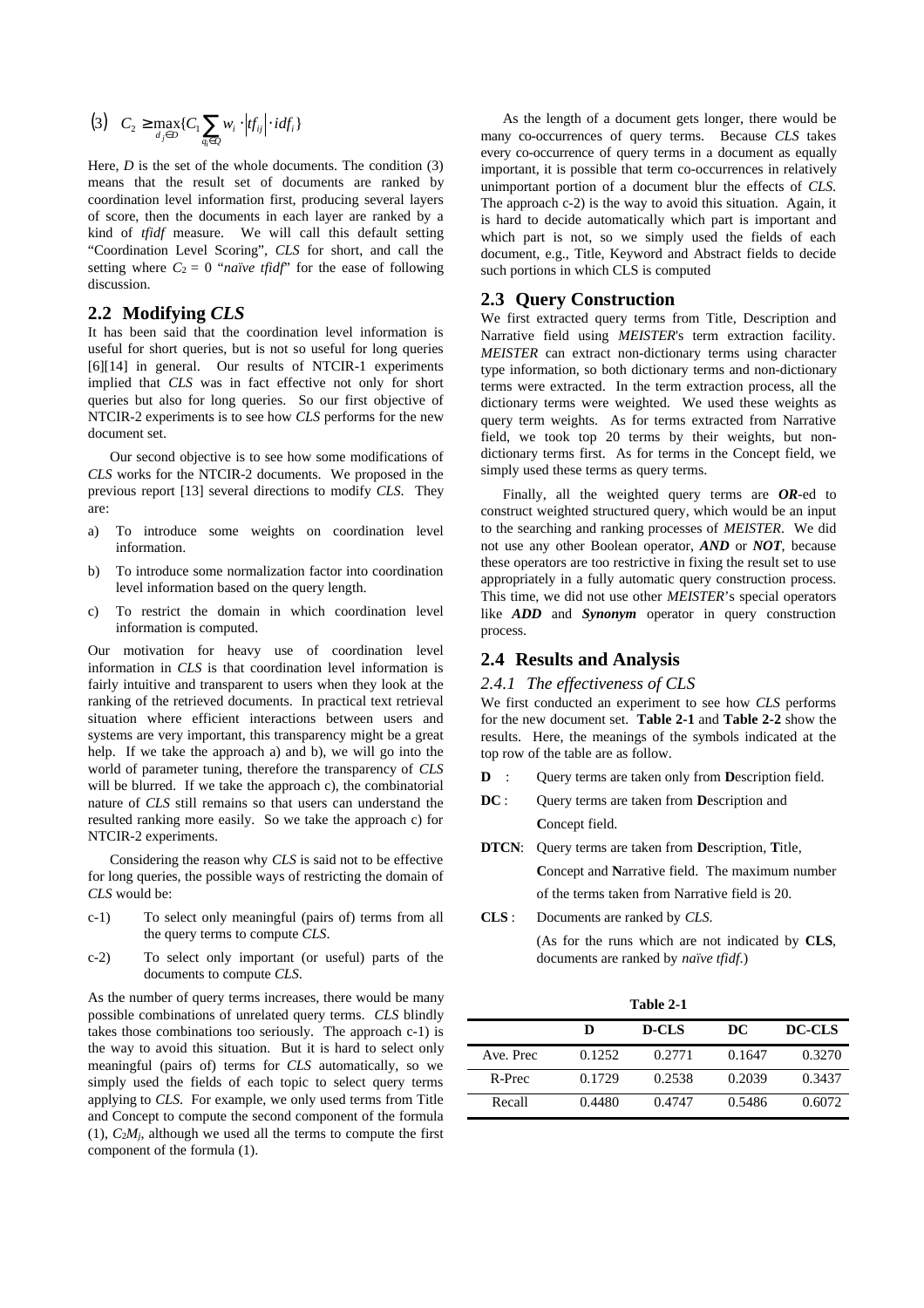**Table 2-2**

|           | <b>DTCN</b> | <b>DTCN-CLS</b> |
|-----------|-------------|-----------------|
| Ave. Prec | 0.1994      | 0.3312          |
| R-Prec    | 0.2413      | 0.3428          |
| Recall    | 0.5747      | 0.6358          |

The results of short query runs are shown in **Table 2-1** where *CLS* drastically improved the effectiveness of each run (**D** and **DC**). **Table 2-2** shows the results for long query runs. Here as well, we can see a drastic improvement in precision and recall by *CLS*. Then we can conclude that *CLS* is consistent in improving effectiveness not only for short query runs but also for long query runs. This is the same conclusion as we got from the experiments in NTCIR-1. In **figure 2-1**, 11 point precision-recall graphs for each run are shown.



**Figure 2-1**

Basically, the longer the query is, the better the effectiveness is, for *naïve tfidf*. This is true as well for *CLS*. But comparing **DC-CLS** and **DTCN-CLS**, you can see the difference among them is very slight. We can see that the effects of *CLS* are almost saturated. This fact leads us to make some modification of *CLS* so that we can improve a bit more in the long query runs, that will be the theme of the next section

#### *2.4.2 The results on the modification of the CLS*

We tried two approaches described in 2.2 to modify *CLS*. Our first experiment is on restricting the domain of query field. We chose the long query run (**DTCN**) as a baseline and varied the fields from which query terms for computing *CLS* are taken. **Table 2-3** shows the results. The first symbol in the top row of the table represents the fields from which query terms are taken, the second symbol represents the fields from which query terms for computing *CLS* are taken. For example,

**DTCN-DT** means that query terms are taken from **D**escription, **T**itle, **C**oncept and **N**arrative field and query terms for computing *CLS* are taken from **D**escription and **T**itle field.

| Table 2-3 |                      |                     |             |             |
|-----------|----------------------|---------------------|-------------|-------------|
|           | DTCN-<br><b>DTCN</b> | DTCN-<br><b>DTC</b> | DTCN-<br>DТ | DTCN-<br>TС |
| Ave. Prec | 0.3312               | 0.3305              | 0.2933      | 0.3371      |
| R-Prec    | 0.3428               | 0.3461              | 0.3185      | 0.3514      |
| Recall    | 0.6358               | 0.6112              | 0.5444      | 0.6238      |

The precision of **DTCN-TC** is slightly better than **DTCN-DTCN** (the baseline), but other runs are below the baseline. Looking at the content of each field of a topic, the similar expressions are repeatedly used in Title, Description, Narrative and Concept field. This means that if we apply *CLS* for all these fields, there would be too many add-ons in the document score as the coordination level score. Restricting the application domain only to Title and Concept fields might be one way of eliminating this effect. But we are not convinced that such analysis is true merely on this really slight improvement.

Then we conducted the next experiment. This time we chose **DTCN-TC** as a baseline and varied the parts of documents in which *CLS* is computed. **Table 2-4** shows the results. The last symbol in the top row of the table represents the parts of documents in which *CLS* is computed.

- **TA** : *CLS* is computed in **T**itle and **A**bstract fields.
- **AK** : *CLS* is computed in **A**bstract and **K**eyword fields.
- **A** : *CLS* is computed only in **A**bstract field

.

| Table 2-4 |        |        |        |
|-----------|--------|--------|--------|
|           | DTCN-  | DTCN-  | DTCN-  |
|           | TC-TA  | DT-AK  | TC-A   |
| Ave. Prec | 0.3274 | 0.3295 | 0.3135 |
| R-Prec    | 0.3458 | 0.3487 | 0.3330 |
| Recall    | 0.6171 | 0.6140 | 0.6100 |

These runs are slightly worse than the baseline, so this modification did not work well. This means that all Title, Keyword, and Abstract fields are equally important to be used for computing *CLS*. But our prediction is that if we conduct an experiment on other documents like patent documents or full-text of technical papers, the situation will be different. In such cases, we believe that we can get better performances by deliberately selecting the domain of computing *CLS*.

## *2.4.3 The formal runs*

We submitted four formal runs for J-J task. Those are **D-CLS** for description only run (short query run), **DC-CLS** for another short query run (short with concept), **DTCN-CLS**, for long query run, and **DTCN-DTC**, which is a modification of *CLS*. All the runs are described in the previous sections.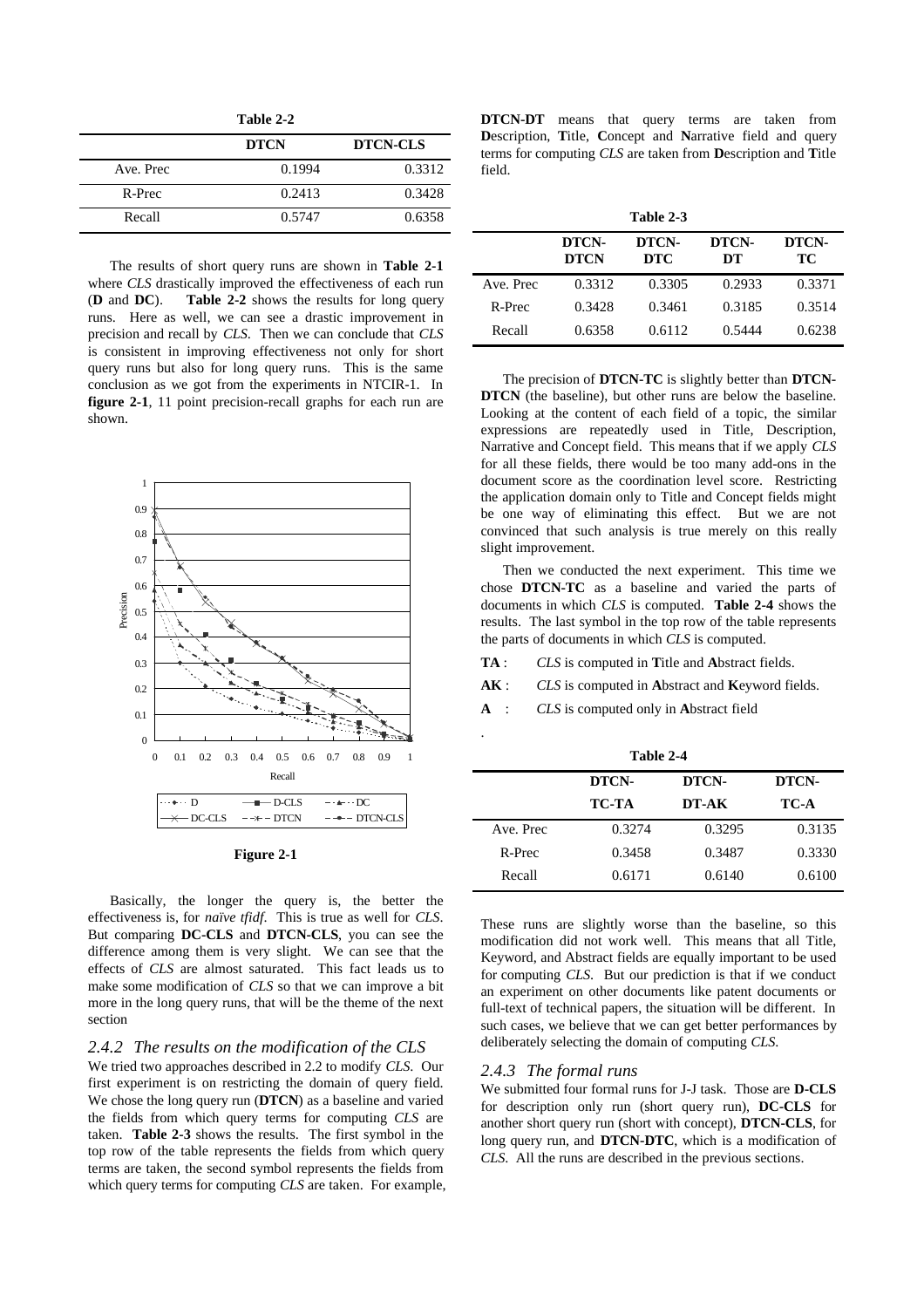# **3. EXPERIMENTS ON J-E and J-JE TASK**

# **3.1 Corpus-based term translation**

For NTCIR-1 CLIR task, we experimented a term translation method using a parallel corpus [13]. For NTCIR-2, we employed the same approach again to check the effectiveness for different set of documents.

Our corpus-based method utilizes the term similarity calculation module of *MEISTER*. The similarity between terms is calculated based on occurrence patterns of each term at a document level. *MEISTER* uses *term vector* to represent the occurrence pattern of each term, and calculates similarities between terms using the vector representation. A *term document matrix,* which comprises the set of all term vectors occurring in the whole documents, is constructed in advance for the better performance of the system.

Using a Japanese-English parallel corpus with documentlevel alignment, we can translate Japanese terms into English terms. The essence of our approach is:

- (a) Construct a term-document matrix from English (target language) documents of the parallel corpus.
- (b) Construct an index from Japanese (source language) doc uments of the parallel corpus.
- (c) Construct term vectors using the Japanese index each of which corresponds to a Japanese query term.
- (d) Calculate similarities between Japanese term vector and each term vector in the English term-document matrix. Then, select *n* English terms that have the highest similarities.

In step (c), the system uses string search facility of *MEISTER*. So, for any arbitrary string, we can get English terms as far as the Japanese string occurs in the corpus.

Figure 3-1 shows the diagram of our corpus-based approach.



**Figure 3-1 Term translation using similarity calculation**

To build a parallel corpus, we extracted documents that have both Japanese and English abstracts from NTCIR-1 documents. Then, we made a Japanese index and an English term-document matrix from this corpus. The number of documents in the parallel corpus is 181,489.

## **3.2 Using a bilingual dictionary**

Our corpus-based term translation depends on the quality and quantity of the parallel corpus, and we cannot translate terms that do not occur in the corpus. Using a bilingual dictionary may solve this problem. This time, we tried to construct a bilingual dictionary and use it with our corpus-based term translation method.

First, we constructed the bilingual dictionary simply merging the EDICT [4], the EDR Japanese-English bilingual dictionary of technical terms [5], and some other bilingual resources we already have. At this time, about 91% of Japanese words have less than 3 translation (English) words. We thought these words might be suitable as entries of the bilingual dictionary.

Remaining 9% of words should be disambiguated. Using parallel corpora for disambiguation of translation equivalent is major approach among past CLIR researches [1][3]. We took similar approach. We again utilized the term similarity calculation facility of *MEISTER*. The disambiguation process is:

- Calculate the similarity between a Japanese word and its translation (English word) based on the parallel corpus. We used the same corpus described in 3.1.
- Exclude the translation if its similarity is less than pre-de fined threshold.

Table 3-1 shows the size of our bilingual dictionary. According to our preliminary experiments, using the disambiguated dictionary achieved slightly better performance than using the simply merged dictionary.

**Table 3-1**

|                    | Words  | %     |
|--------------------|--------|-------|
| Only 1 translation | 129684 | 78.5  |
| 2. translations    | 27403  | 16.6  |
| 3 translations     | 8022   | 4.9   |
| Total              | 165109 | 100.0 |

# **3.3 Query Construction**

Our system constructs English queries automatically by following steps.

- (a) Extract query terms from a Japanese description of query request using the same method described in 2.3.
- (b) Translate Japanese terms to English terms using the method described in 3.1. Two English terms are selected par a Japanese term.
- (c) Look up the bilingual dictionary constructed in 3.2 and obtain the translated English terms. Then, exclude terms that are already selected in step (b).
- (d) Terms selected in step (b) and (c) are *OR***-**ed to construct an English query.

We examined following three approaches:

(1) Using only corpus-based term translation. In this case, step (c) was omitted. This is the same approach as we took in NTCIR-1.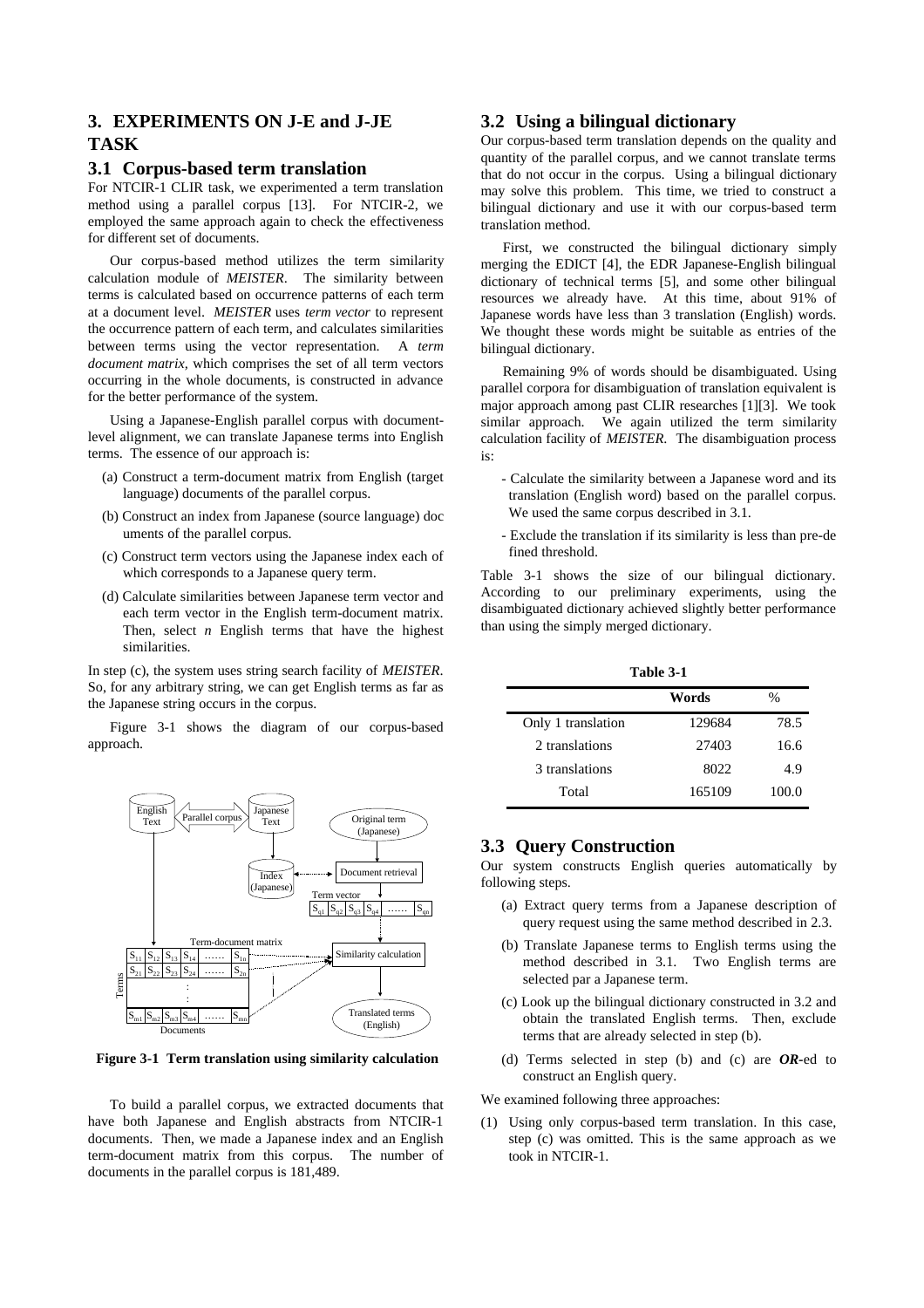- (2) Using only bilingual dictionary. In this case, step (b) was omitted.
- (3) Using both corpus-based term translation and bilingual dictionary. In this case, above all steps were done.

## **3.4 Results and Analysis**

*3.4.1 Effectiveness using the bilingual dictionary* We experimented short and long query runs with three different term translation methods described in 3.3. **Table 3- 2** and **Table 3-3** show the results. Here, the meanings of the symbols indicated at the top row of the table are as follow.

- **D** : Japanese terms are taken only from **D**escription field.
- **DTCN**: Japanese terms are taken from **D**escription, **T**itle, **C**oncept and **N**arrative field. The maximum number of the terms taken from Narrative field is 20.
- **Co** : **Co**rpus-based term translation
- **Di** : **Di**ctionary-based term translation
- **CD** : Using both **C**orpus-based and **D**ictionary-based method.

In document ranking, we employed Okapi's BM25 weighting schema [10]. We did not use *CLS* for J-E task since following situations might increase possible combinations of unrelated query terms.

- Mistranslated terms or ambiguous terms may appear.
- Queries in J-E task tend to longer than queries in J-J task. In our experiments, the average of term number was 4.7 in D-CLS of J-J, while 10.7 in D-CD of J-E.

| Table 3-2  |        |        |        |
|------------|--------|--------|--------|
|            | $D-Co$ | D-Di   | D-CD   |
| Ave. Prec. | 0.1290 | 0.1098 | 0.1494 |
| R-Prec.    | 0.1449 | 0.1388 | 0.1680 |
| Recall     | 0.5477 | 0.3801 | 0.5727 |

| Table 3-3  |         |                |                |
|------------|---------|----------------|----------------|
|            | DTNC-Co | <b>DTNC-Di</b> | <b>DTNC-CD</b> |
| Ave. Prec. | 0.1610  | 0.1160         | 0.1683         |
| R-Prec.    | 0.1721  | 0.1366         | 0.1846         |
| Recall     | 0.6626  | 0.4322         | 0.6790         |

Corpus-based term translation (**D-Co** and **DTNC-Co**) achieved higher performance than dictionary-based method in both short and long query runs. Moreover, using dictionary with corpus-based method (**D-CD** and **DTNC-CD**) improved in both precision and recall as we expected. However, the effectiveness in **DTNC-CD** seems to be lower than in **D-CD**. We guess this comes from the lack of technical terms, especially appearing in <NARRATIVE> or <CONCEPT> fields, in our bilingual dictionary. The small difference of performance between **D-Di** and **DTNC-Di** supports this assumption.

#### *3.4.2 The formal runs*

We submitted four formal runs for J-E task. Those are **D-Co** and **D-CD** for description only run (short query run), and **DTCN-Co** and **DTCN-CD** for long query run. All the runs are described in the previous sections.

We compared our short query runs with the monolingual (E-E) run. Our monolingual run (**D-EE**) employed very simple query construction: extract words from the <DESCRIPTION> field except stop words, stem words, and concatenate all words by *OR* operator. Although we did not submit this run for E-E task, the result was almost same level of median among E-E formal runs (short query) in NTCIR-2.

As shown in **Table 3-4** and **Figure 3-2**, our CLIR achieved 57-66% in precision against the monolingual retrieval.

| Table 3-4  |        |             |           |  |
|------------|--------|-------------|-----------|--|
|            | D-EE   | $D-Co/D-EE$ | D-CD/D-EE |  |
| Ave. Prec. | 0.2247 | 57%         | 66%       |  |
| R-Prec.    | 0.2557 | 57%         | 66%       |  |
| Recall     | 0.5193 | 105%        | 110%      |  |





We think this result is insufficient. Increasing vocabularies in the bilingual dictionary may improve the accuracy. However, the dictionary including over 165,000 words is not so small. To construct larger bilingual dictionary may be costly.

Constructing larger parallel corpus may be another way of improvement. An advantage of our corpus-based approach is that the parallel corpus utilized in our method needs only document-level alignments. Using similar strategy reported in [8], we may construct large parallel corpus from Web resources.

We also submitted two formal runs for J-JE task. We purely combined our result of J-J run and J-E run, according